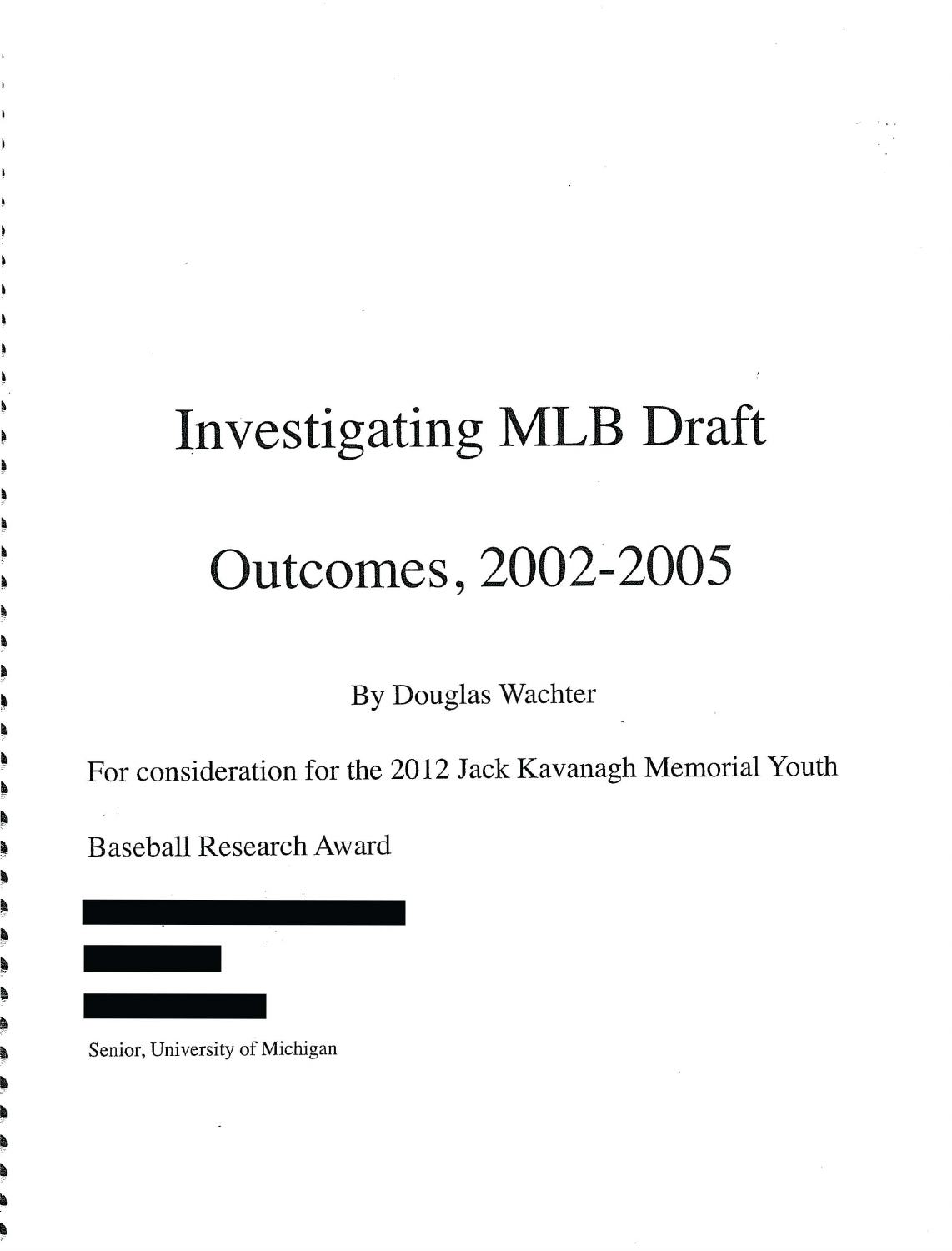== ...... =~

## Literature Review

Each year, MLB teams select upwards of 1500 ballplayers from the amateur ranks in the Rule IV Draft, hoping that a small fraction of those players will go on to stardom at the Major League level. With bonus totals climbing each year, and top picks routinely receiving multimillion dollars even as teenagers, savvy teams seek to maximize the chance of selecting the players most likely to yield success over their long-term development. The purpose of this study is analyze the state of the draft from 2002-2005, and attempt to make inferences based on the trends in this data which could be of value to a team in developing an optimal draft strategy. Each draft year included in this study comes from the past decade, increasing its relevance to current and future drafts. While the changes to the draft as a result of the new Collective Bargaining Agreement are massive, these data can still assist teams in examining trends to help predict which players will develop most effectively and produce the most value over time.

Previous draft research from several prominent baseball statisticians informs my research into the Major League Baseball (MLB) draft. Foremost among these is the work of the father of draft research, and creator of Sabermetrics, Bill James. Mr. James is currently a Senior Advisor on Baseball Operations to the Boston Red Sox, and his Baseball Abstract annuals were the first public source of advanced statistical data in baseball.

In 1984, Mr. James turned his eye to the MLB draft. Looking at the history of the draft from 1965 to 1983, James reported that college players were much more valuable than high school players. In James' data, college players produced 84% more position-adjusted value than high school draftees. James also found that pitchers provided less value than position players, especially in the first round of the draft, and that players from California and the Northern states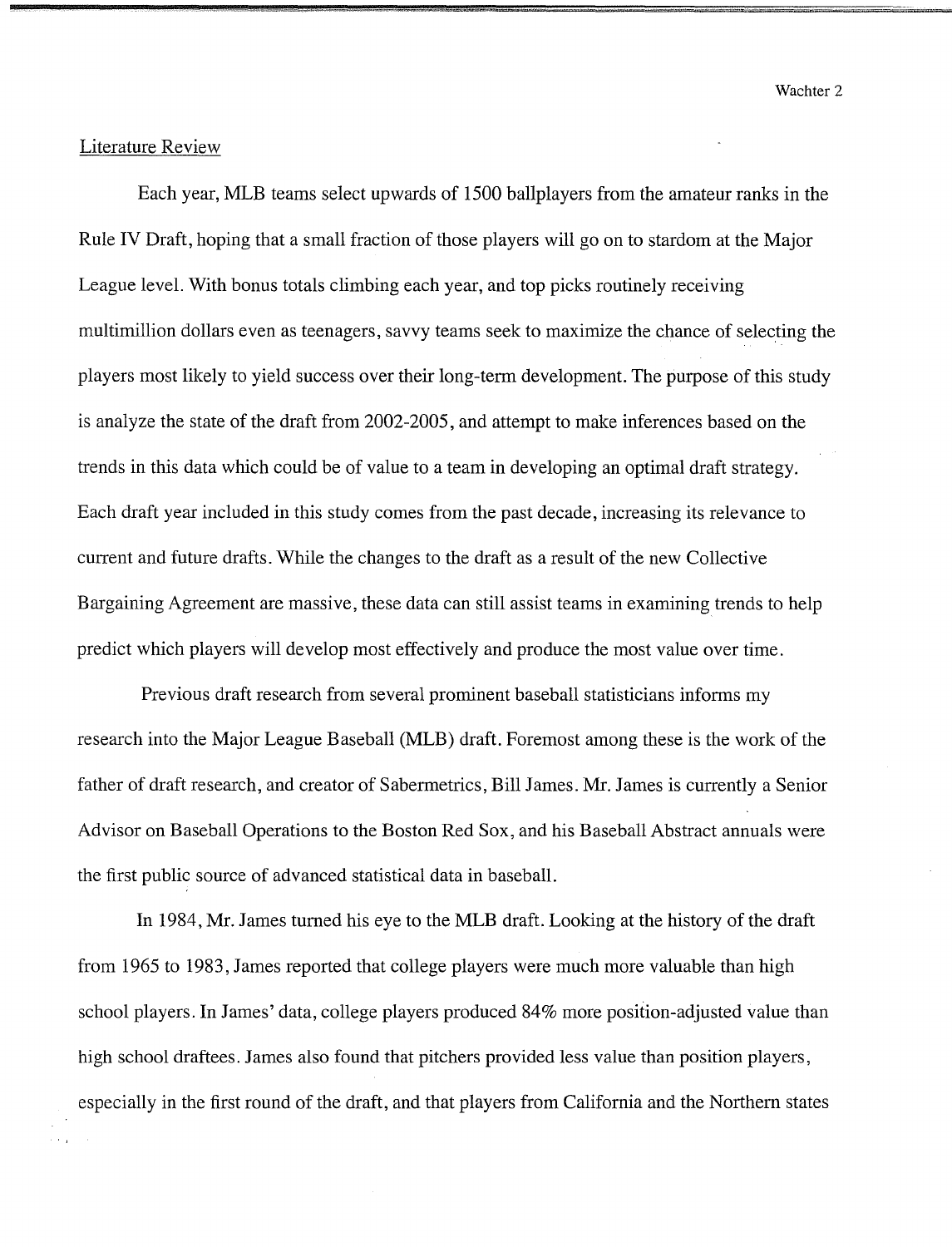produced a higher than expected return as compared with draftees from the traditionally moreheralded South.

The present study analyzes the relative value of college vs. high school players and value by positions, exploring whether James' findings hold true with data from more recent drafts. The scope of this investigation does not include the draftees' home states or any other geographical data, but if this study were to be expanded, analyzing these data would be a logical next step.

Studies utilizing data from the mid-1990s to the present suggest a change in the relative value of high school versus college players since the publication of James' seminal study. **In** a 2006 study using data from 1984-1999, Rany Jazayerli found that teams valued high school players more highly as draft choices beginning in 1995. **In** his conclusion, he extends his draft data through the 2005 season, and finds that from 1995-2002, the majority of players signed in the first 100 picks were selected out of high school. Jazayerli found that after 2002, and coincident with the publication of Moneyball, the trend reversed; college players once again became much more popular picks than high school players. Jazayerli suggests that this trend is related to other MLB teams' adoption of the Oakland Athletics' data-fueled draft strategy, which dictated that team's strong preference for college players.

This study will make an effort to determine whether the market skewing toward college players represents a new inefficiency, in that equally skilled high school players are drafted later, making high school players more valuable picks. Though Jazayerli's 2006 study did not allow him to analyze the pro performance of players drafted in the early 2000s, we can now expand on his research by doing just that.

Additionally, Victor Wang's 2009 study, using data from 1990-1997, explored draftees in . terms of their value as compensation picks for the loss of free agents. Wang used a somewhat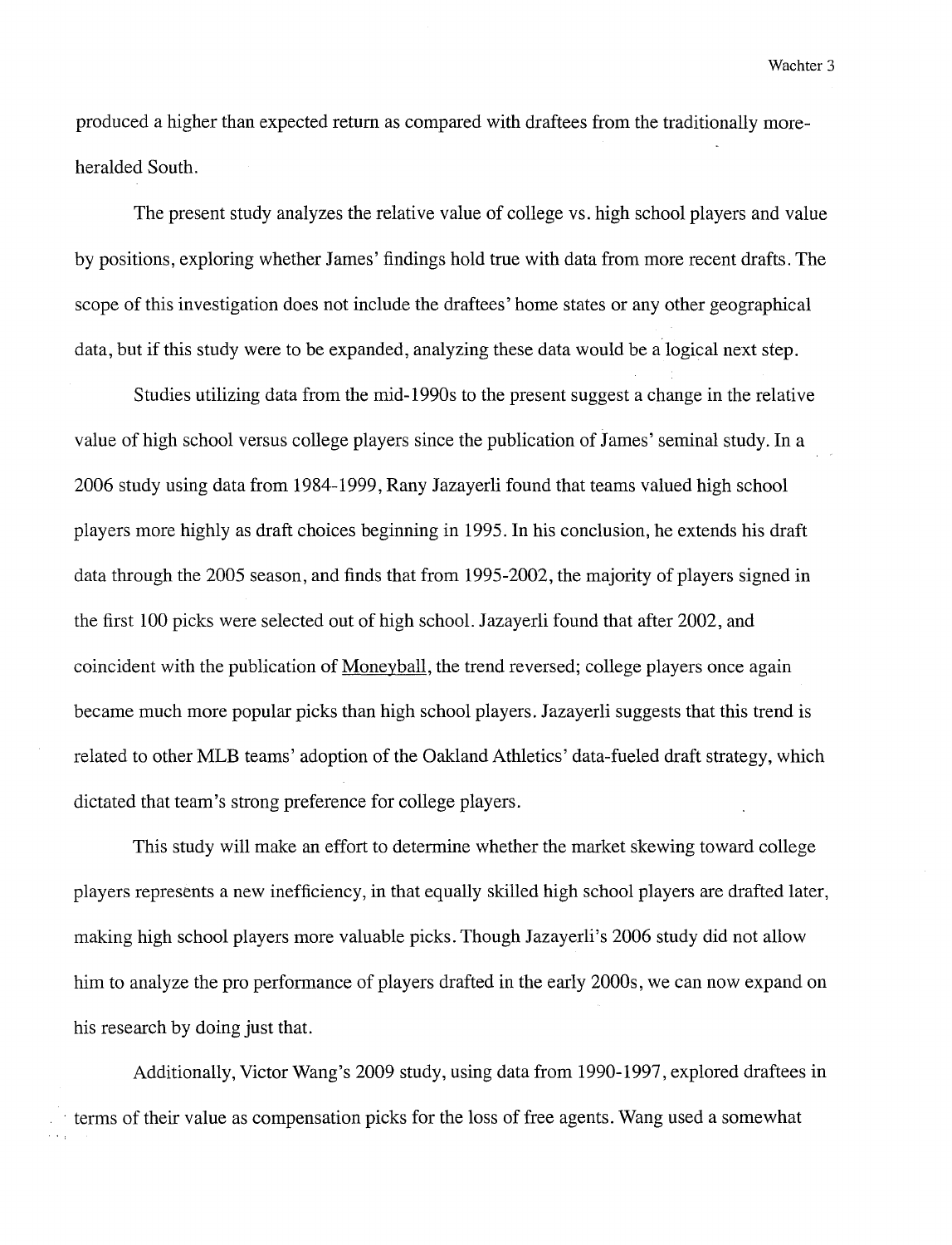similar methodology to the within study, although Wang analyzed a player's first six years in the majors rather than his first three, and limited his study to the first 100 picks in the draft. Wang also looked at positional valuations and his findings are in conformance with Bill James' earlier study, in suggesting that hitters continued to be more valuable picks than pitchers throughout the 1990s. The conclusions of Wang's study provide another more contemporary analysis of how MLB teams today can maximize the value of their picks.

#### *Research Aim*

Overall, past research suggests that college players provide more value as picks, and that hitters are more valuable than pitchers. **In** order to more closely analyze these distinctions, this study: 1) separates college players from high school players at each position, to determine whether certain groups of position players are more valuable than others within age groupings, and 2) analyzes the differences in the expected production of high school and college players at any given position. This study also reviews and compares the findings of the James, Jazayerli, and Wang studies and places them in the context of data from the most recent decade, and uses updated methodology, to determine how closely the trends hold. Jazayerli ends his extensive, 12 part study with his "overarching Golden Draft Rule": "The only rule that isn't subject to change over time is that all the other rules are."

**In** the spirit of Jazayerli's injunction, I hope to characterize these "rules," analyze trends since the beginning of the  $21<sup>st</sup>$  century, and draw inferences as to how teams might behave in order to maximize the long-term output of their draft class. Statistics are a powerful tool to understand many aspects of the world around us, but they need to be used carefully and with an understanding of the implications of the context from which the data is derived. For most tests, . this factor is taken into account in setting the desired confidence level for the test, which is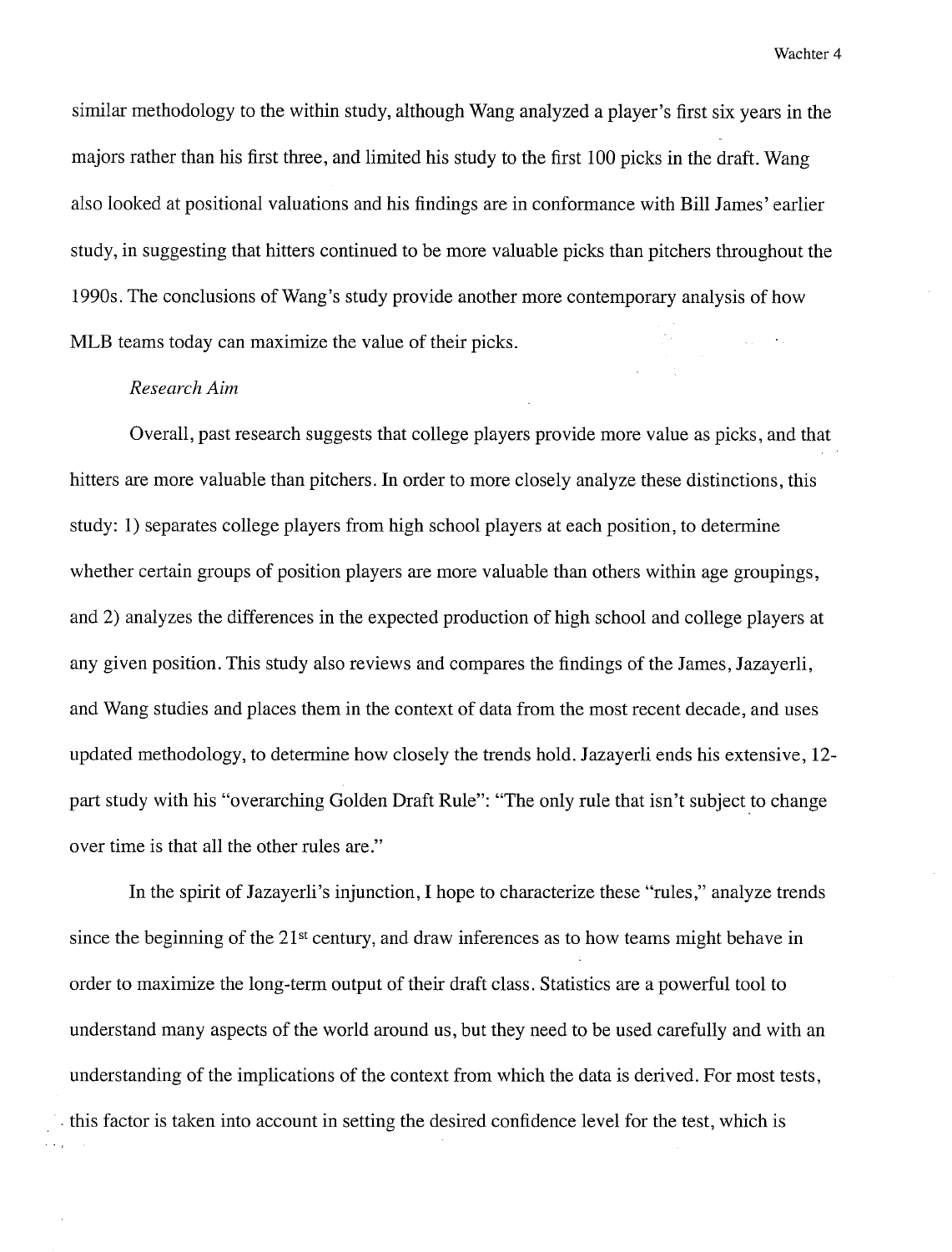essentially a measure of how sure we are the results of our statistical testing accurately reflect the condition of the population we are studying. For example, in medicine, the result of a test might be the release of a new drug to market, so a study's confidence level is set at 95% or often higher, as the release of a bad drug could be unhelpful at best, and dangerous at worst, for those who need the treatment. In baseball, unfortunately, we often don't have the luxury of that level of certainty. In Jonah Keri's "The Extra 2%," Keri quotes Rays owner Stuart Sternberg in the prologue: "We've worked hard to get that extra 2%, that 52-48 edge." (Keri, 13) Because the market for major league talent is so competitive, a team will rarely be able to negotiate a deal they can be completely confident will be successful. However, we can use statistics to isolate trends that help us gain some understanding of a player's likely ability to develop. In amateur scouting, that understanding will continue to largely be driven by the assessments of experienced talent evaluators, but statistics can help us frame the expertise of those scouts and better understand the context in which they are delivered.

#### Methodology

In this study, I chose to use all players who signed after being drafted in the first 10 rounds of the 2002-2005 MLB Rule IV Drafts. This yielded a total pool of 1,179 draftees, including data for each player's draft class and selection number, team, position, age, school, and highest level reached in organized baseball. I then inserted into the data for all players who reached the Majors, each player's production in Fangraphs' Wins Above Replacement (WAR) in his rookie season in the Majors, and for two subsequent years. This omnibus dataset provides the best proxy for the true Major League value of draftees, rather than simply relying on the percentage of each type of pick that reaches the majors or another less reliable estimate of value.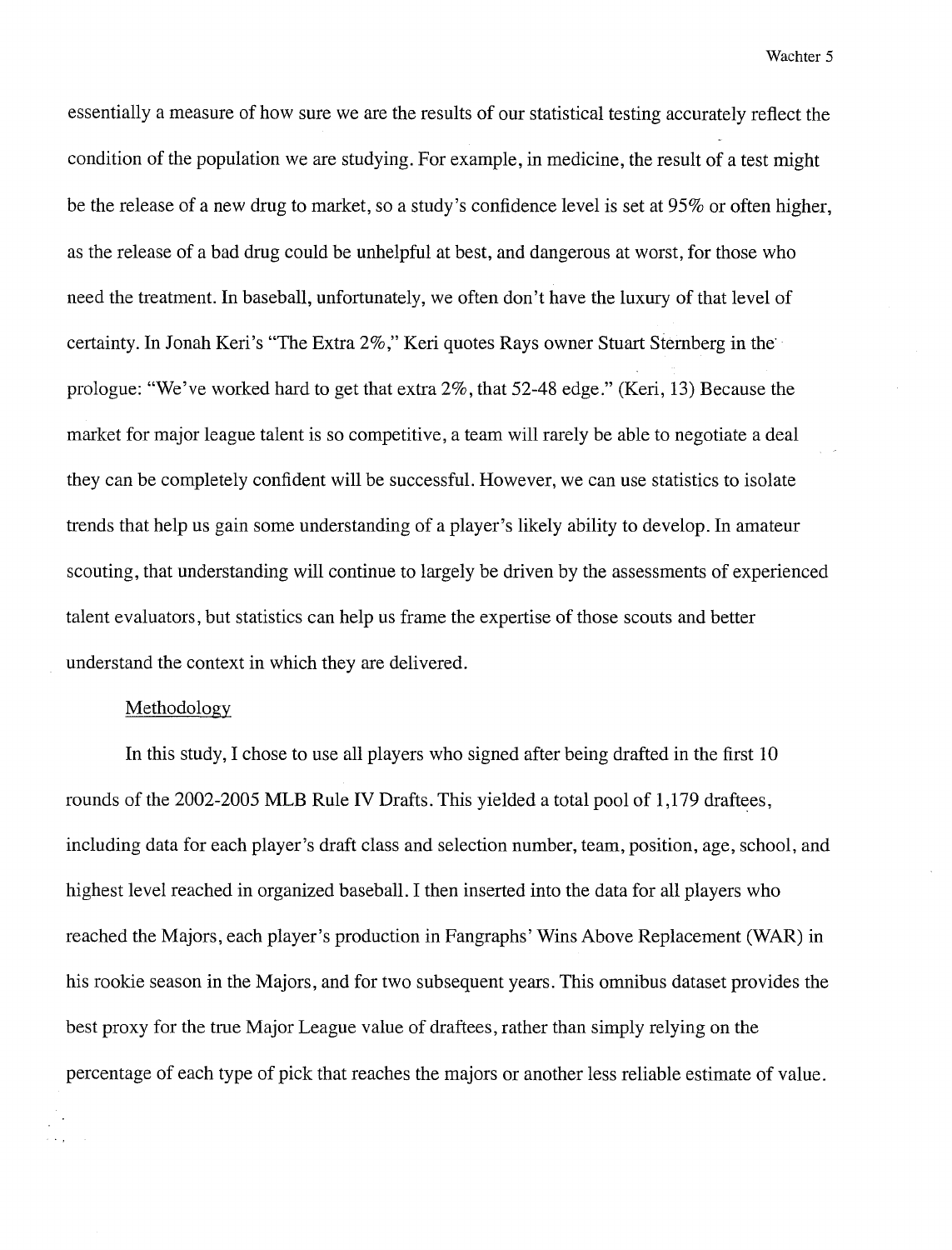Two clarifications should be made about positional coding. Players are coded based on the position at which they were drafted. For example, both Ryan Braun and Alex Gordon have developed into star-level left fielders, but because both were drafted at third base they should serve to increase teams' confidence in drafting third basemen, potentially with the knowledge that a move to left field could be in the player's future if the hot comer doesn't work out defensively. Additionally, while I certainly appreciate the difference in value between the taxing, up-the-middle defense required of a center fielder and the less strenuous defensive responsibilities of a comer outfielder, I was not confident enough in the classification of different outfield positions to simply use the raw data and felt it would be more prudent to group all three positions under the umbrella of outfielders.

#### *Assumptions*

*This study uses datafrom* 2002-2005 *because, after careful consideration, several factors*  led to the conclusion that this pool is neither too recent nor too old. If the data were too recent, the study would miss data from players who are likely to produce in the Majors in the future. For example, at the outset of the analysis the data included the 2006 draft, as well as the years that were ultimately used. Looking into the 2006 draft, however, I determined that many players likely will not have produced the majority of the value that they ultimately will for their drafting teams. The example that made this obvious to me was Toronto pitcher Kyle Drabek, a pitcher drafted out of high school who earned his first extended stay in the Majors last season. While he's had some developmental setbacks, Drabek is still a promising prospect, and is likely to produce value in the next few years at the Major League level. I believe that, like Drabek, many prospects from the 2006 draft have yet to give their teams the three years of cost-controlled . production that those teams will eventually receive, meaning that production likely exists that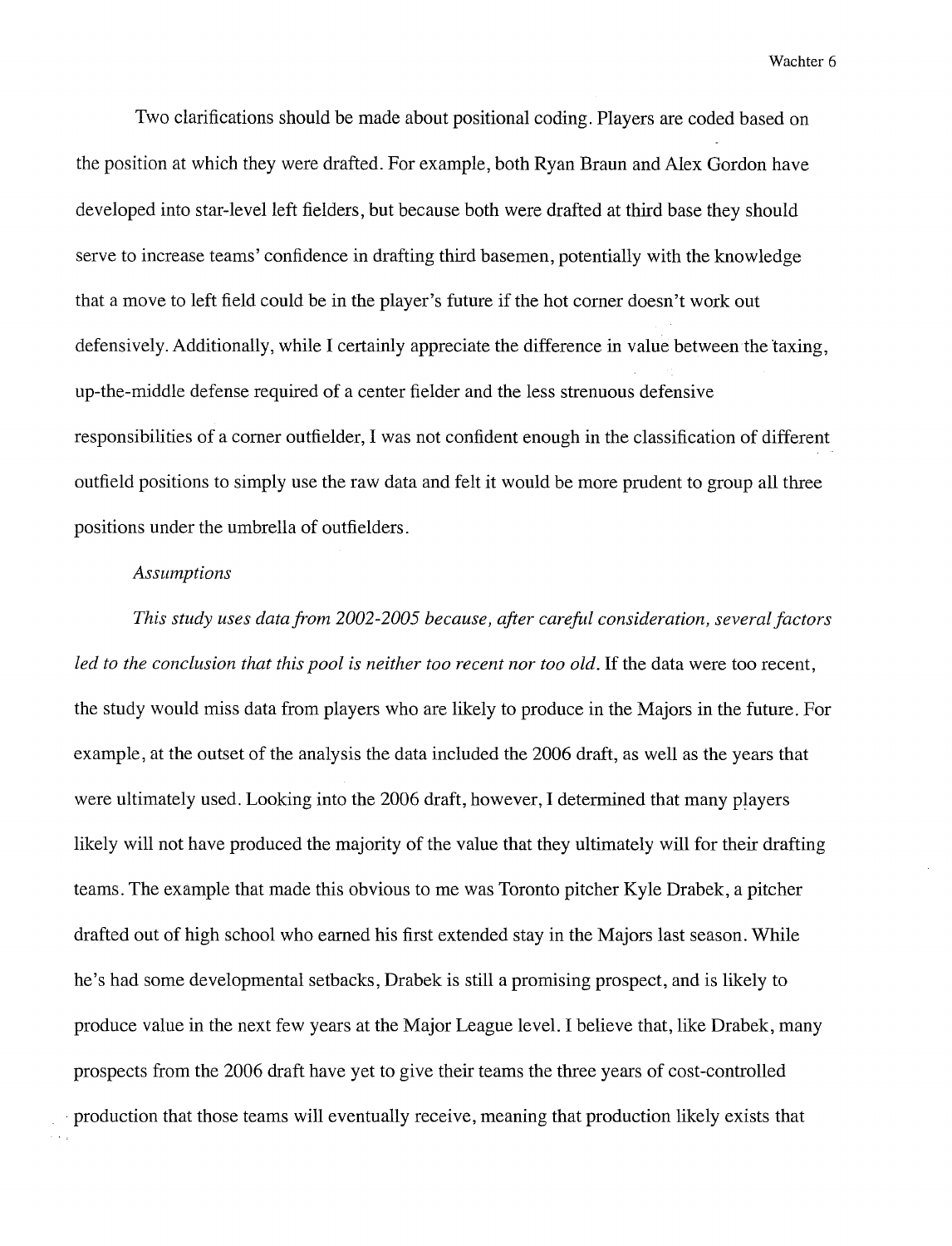would not be considered in our study. This future production is also likely skewed heavily to high school players, who are obviously much younger when they are drafted and therefore often require much more time in the Minors before they are prepared for MLB action. Avoiding the 2006 draft helps to avoid this factor, which would result in the study overstating any advantage college players have over high school players as compared with the true difference in talent levels between the two groups.

By using data beginning in 2002, this study also analyzes data that is recent enough to be applicable to today's draft, at least to some extent. The market for draftees is constantly changing, and in order for these results to be relevant to teams' draft strategies, using the most recent possible data is imperative. Since all data in this study is pulled from within the last decade, this study is more pertinent to current and future drafts than previous literature.

*The study uses the first ten rounds of the draft because those draftees are by far the most significant, both in terms of the resources devoted to them by their teams and in terms of the players' ability.* Many players selected later in the draft decide not to sign, but rather, return to school. Later players' skill levels are usually lower than players drafted earlier, and earlier players get much larger signing bonuses as well. Exploiting inefficiencies in the early rounds of the draft will result in larger advantages for teams, as there's simply better talent available. I also believe using the first ten rounds produces a large enough sample to create data with some predictive value, as studies such as Wang's research may be limited by their smaller scopes. By using roughly three times more draftees per draft than Wang, this study is able to consider less years overall. As a result, this study is condensed to study only four drafts, allowing the use of data that is as recent as possible.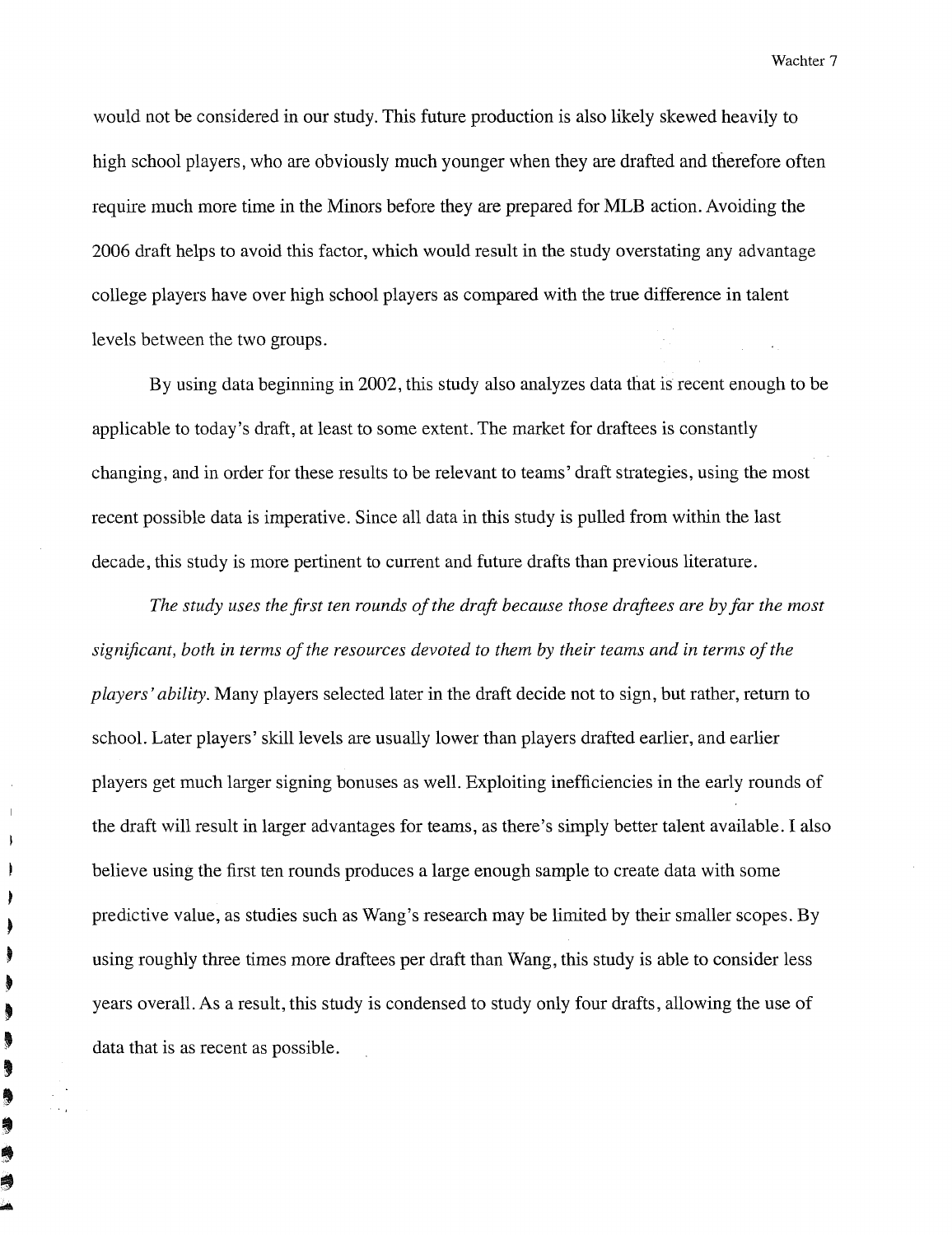*This study uses players' Fangraphs Wins Above Replacement (WAR) total in their first three years.* WAR aggregates a player's production from each phase of the game, including batting, fielding, and pitching. This is the best total-value statistic currently publicly available to sabermetricians, and using it allows us to compare players with different skill sets; for example, position players who derive most of their value from their defense to those whose value comes from their ability with the bat.

Next, using the first three years of a player's career is significant for two reasons. First, in a player's first three years, he is completely cost-controlled to his team; straight out of the Minors players receive the Major League minimum salary, which in 2012 was \$480,000 per year. After a player's first three years, that player becomes arbitration-eligible, meaning his salary is tied much more closely to his production. In a player's three arbitration seasons, studies suggest that that player's salary averages 40, 60, and 80% of his open market value. As the player becomes a larger financial imposition to his team, he becomes much more likely to be traded or non-tendered. In addition, that player's production no longer comes essentially for free, as it did in his first three seasons, meaning that player's total value to his team is reduced significantly. Using only three years, rather than six, also means that players need much less Major League experience to provide a full set of data for this study. This allows the use of much more recent draft data than earlier studies on the subject.

## Results

1. College draftees are not uniformly superior to high school draftees.

2. Positions near the center of the defensive spectrum (OF, 3B) average the most pre-arbitration production overall.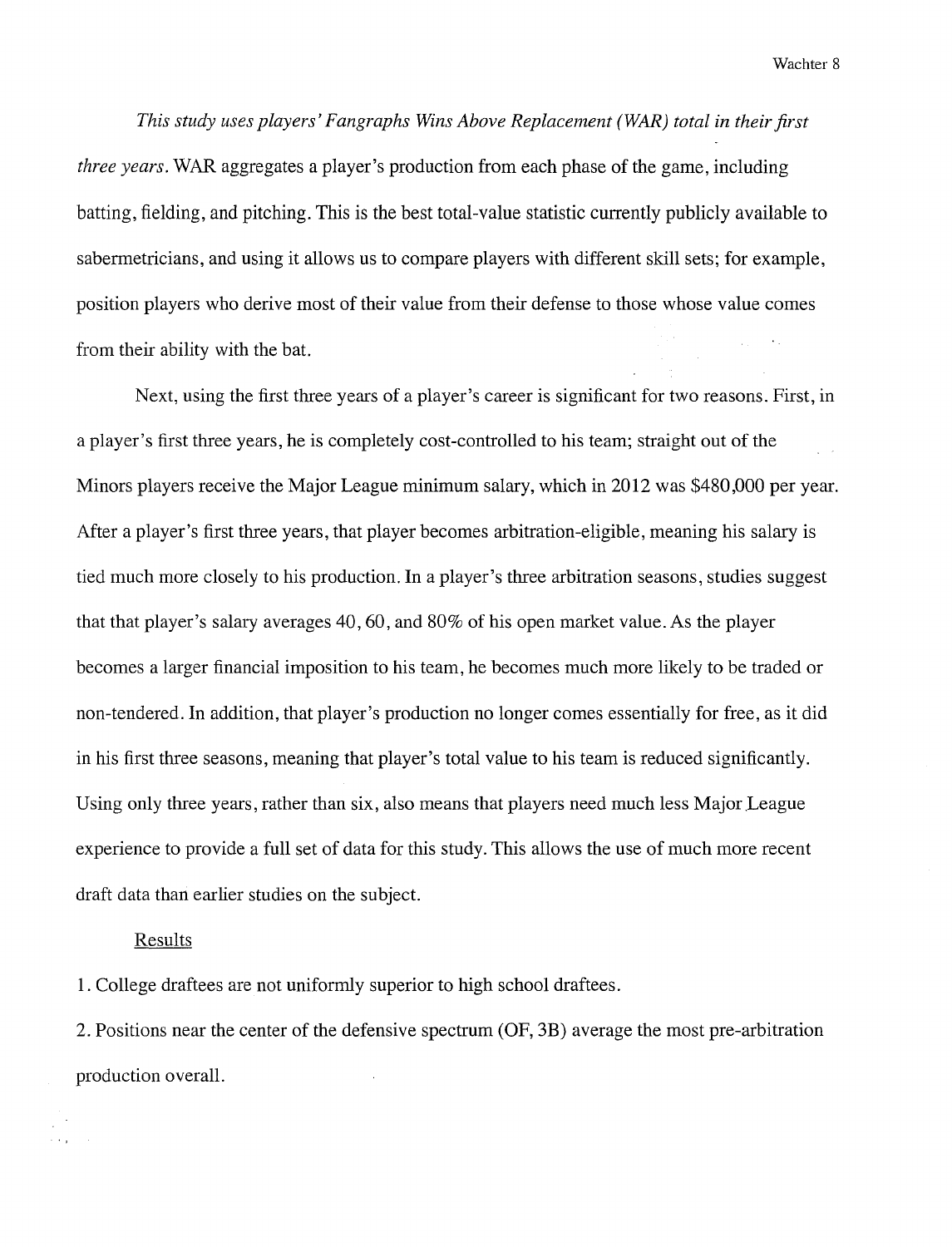3. College draftees average more pre-arbitration production than high school draftees at defensively demanding positions (2B, SS, 3B).

4. High school draftees average more pre-arbitration production than college draftees at less defensively demanding positions (1B, OF) and as pitchers.

| <b>Position</b> | <b>Draftees</b> | <b>High School</b><br><b>Draftees</b> | <b>High School</b><br><b>Major Leaguers</b> | College<br><b>Draftees</b> | <b>College Major</b><br><b>Leaguers</b> |
|-----------------|-----------------|---------------------------------------|---------------------------------------------|----------------------------|-----------------------------------------|
| Pitcher         | 602             | 178                                   | 65                                          | 424                        | 130                                     |
| Catcher         | 87              | 28                                    | 5                                           | 59                         | 26                                      |
| First Base      | 60              | 21                                    | R                                           | 39                         | 11                                      |
| Second Base     | 141             | l8                                    |                                             | 133                        | 10                                      |
| Third Base      | 64              | 24                                    |                                             | 40                         | 18                                      |
| Shortstop       | 101             | 36                                    | 13                                          | 65                         | 22                                      |
| Outfield        | 224             | 78                                    | 26                                          | 146                        | 150                                     |

*Data Tables* 

Table 1: Raw total numbers of draftees by position; total numbers of draftees at each age level; number of draftees at each position/age level with sufficient Major League service to lose rookie eligibility. (130 ABs or 50 IP)



Figure 1: Percentage of Draftees Losing Rookie Eligibility by Age and Position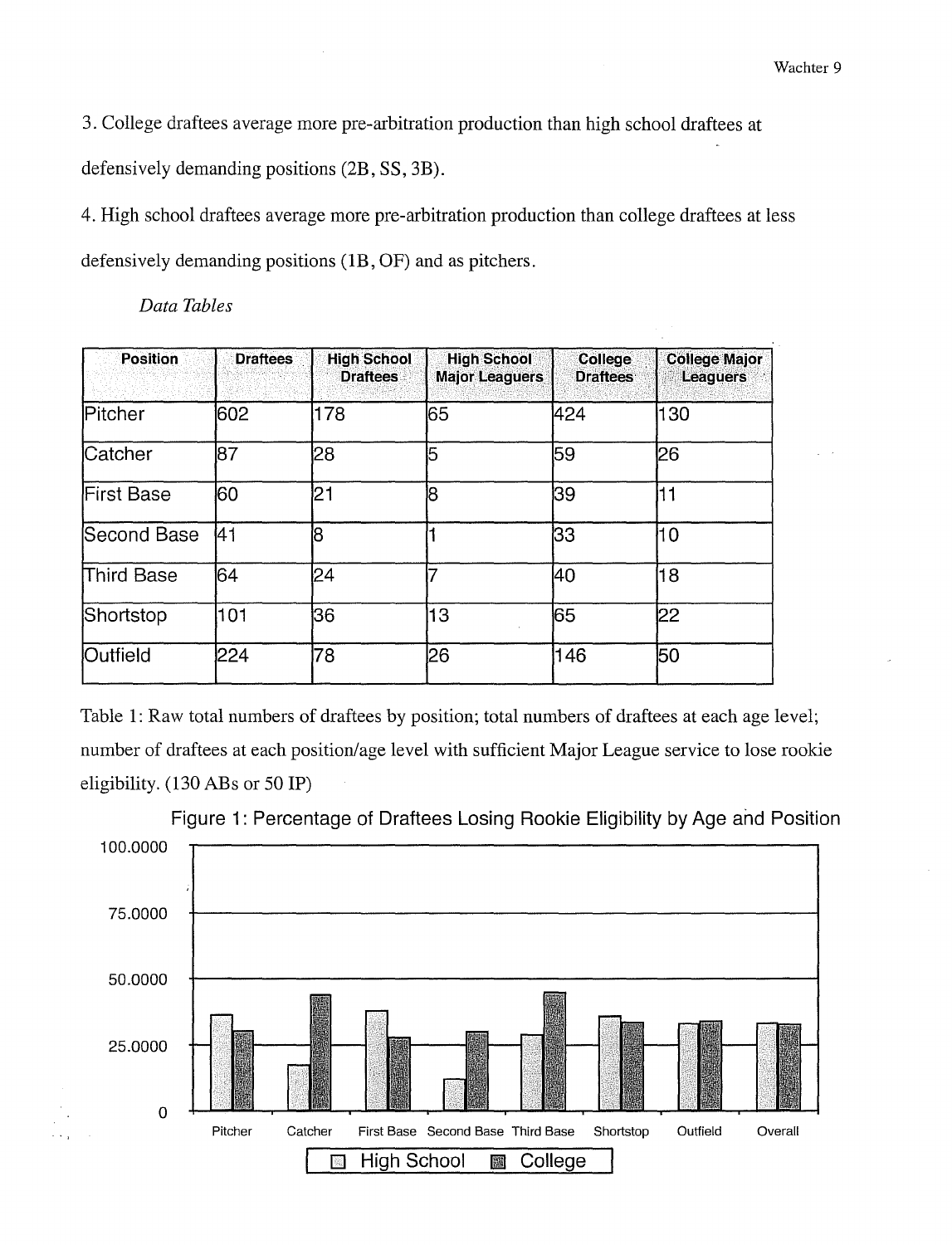| <b>Position</b>   | High School Draftee<br><b>MLB Rate</b> | <b>High School Draftee</b><br><b>AVG MLB WAR</b> | <b>College Draftee</b><br><b>MLB Rate</b> | <b>College Draftee</b><br><b>AVG MLB WAR</b> |
|-------------------|----------------------------------------|--------------------------------------------------|-------------------------------------------|----------------------------------------------|
| Pitcher           | 36.5%                                  | 0.76                                             | l30.6%                                    | 0.52                                         |
| Catcher           | 17.9%                                  | 10.50                                            | 44.1%                                     | 10.43                                        |
| <b>First Base</b> | 38.1%                                  | 1.0                                              | l28.2%                                    | 0.22                                         |
| Second Base       | 12.5%                                  | l0.04                                            | 130.3%                                    | 10.89                                        |
| Third Base        | 29.2%                                  | 10.90                                            | 45%                                       | 1.62                                         |
| Shortstop         | 36.1%                                  | 0.25                                             | 33.8%                                     | 0.89                                         |
| <b>Outfield</b>   | 33.3%                                  | 1.17                                             | 34.2%                                     | 1.01                                         |
| <b>Overall</b>    | 33.5%                                  | 0.78                                             | 33.1%                                     | 0.68                                         |

Table 2: Percentage of each draftee category that reached the Major Leagues and lost rookie eligibility, and expected value for a draftee at each position in their first three years at the Major League level.

| <b>Position</b> | <b>Draftee Expected Value (WAR)</b> |
|-----------------|-------------------------------------|
| Third Base      | 1.35                                |
| Outfield        | 1.06                                |
| Second Base     | 10.72                               |
| Average         | 0.72                                |
| Shortstop       | 0.66                                |
| lPitcher        | 0.59                                |
| First Base      | 0.50                                |
| lCatcher        | 0.46                                |

Table 3: Positions ordered by expected value.

 $\bar{z}$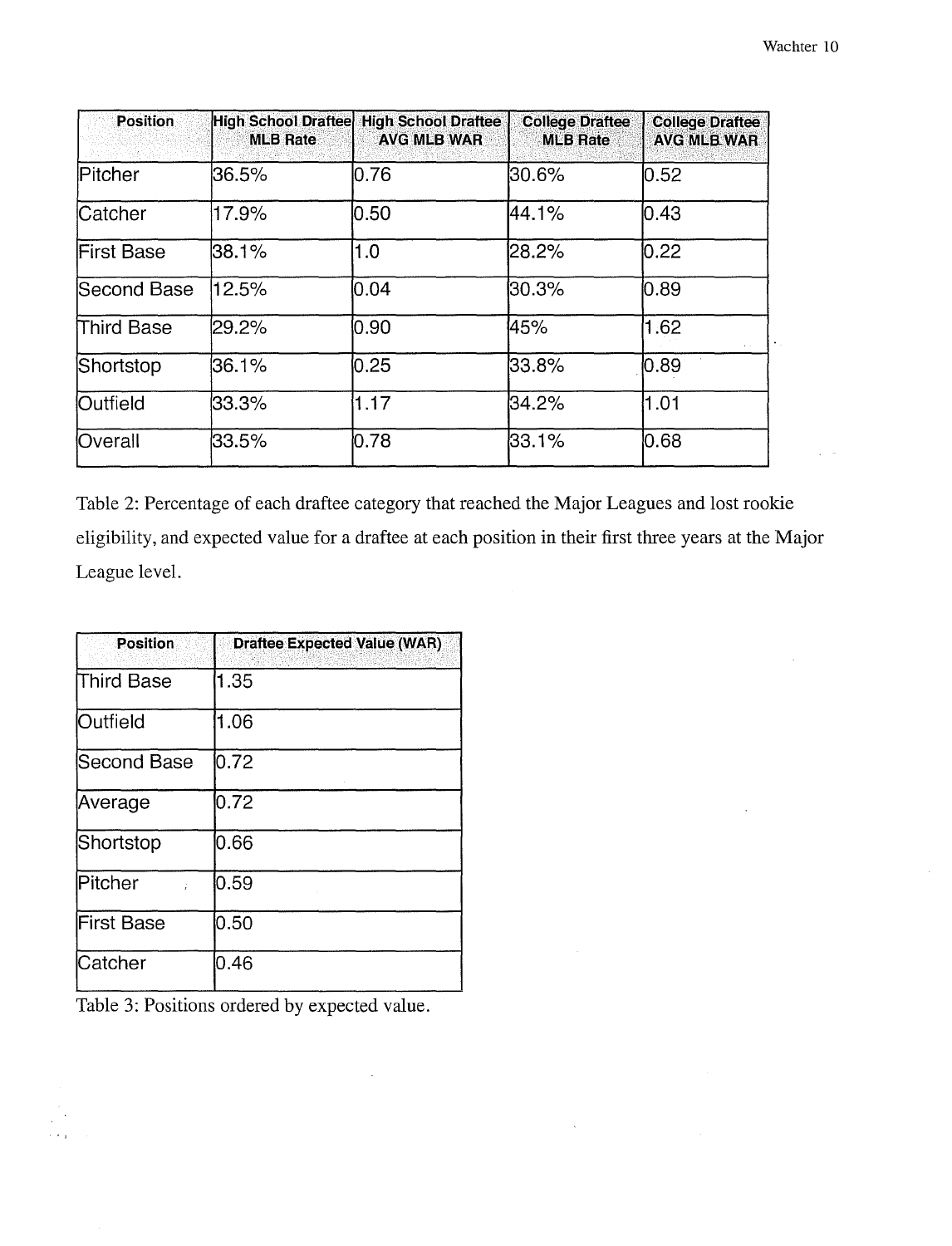| <b>Position</b>   | <b>High School Expected</b><br>Value (WAR) | <b>College Expected Value</b><br>(WAR) | <b>High School- College</b><br><b>Expected Value (WAR)</b> |
|-------------------|--------------------------------------------|----------------------------------------|------------------------------------------------------------|
| <b>First Base</b> | 1.0                                        | 0.22                                   | 0.78                                                       |
| Pitcher           | 0.76                                       | 0.52                                   | 0.24                                                       |
| Outfield          | 1.17                                       | 1.01                                   | 0.16                                                       |
| Catcher           | 0.50                                       | 0.43                                   | 0.07                                                       |
| Shortstop         | 0.25                                       | 0.89                                   | $-0.64$                                                    |
| Third Base        | 0.90                                       | 1.62                                   | $-0.72$                                                    |
| Second Base       | 0.04                                       | 0.89                                   | $-0.85$                                                    |
| Overall           | 0.78                                       | 0.68                                   | IO.1                                                       |

Table 4: Positions by largest gap between expected production for high school and college draftees.

#### Discussion

## *Comparison of Age Groupings*

I first analyzed the data to test the sweeping, age-based pronouncements that are commonly touted in the media. As draft day nears, a flurry of articles proclaim that the value of college players exceeds high school players. Unsurprisingly, the data actually reveal that college players are not uniformly more valuable than high school players; assuming that they are is far too simplistic an observation on which to craft an efficient draft strategy. High school and college players, in fact, provide similar value overall, with an expected value of .784 WAR for high school draftees and .683 for players signed out of college for a statistically insignificant 0.1 WAR difference (Table 2). However, some positions seem to better lend themselves to an early, posthigh school start to a professional career, while others are likely to produce more value after another level of amateur development in college.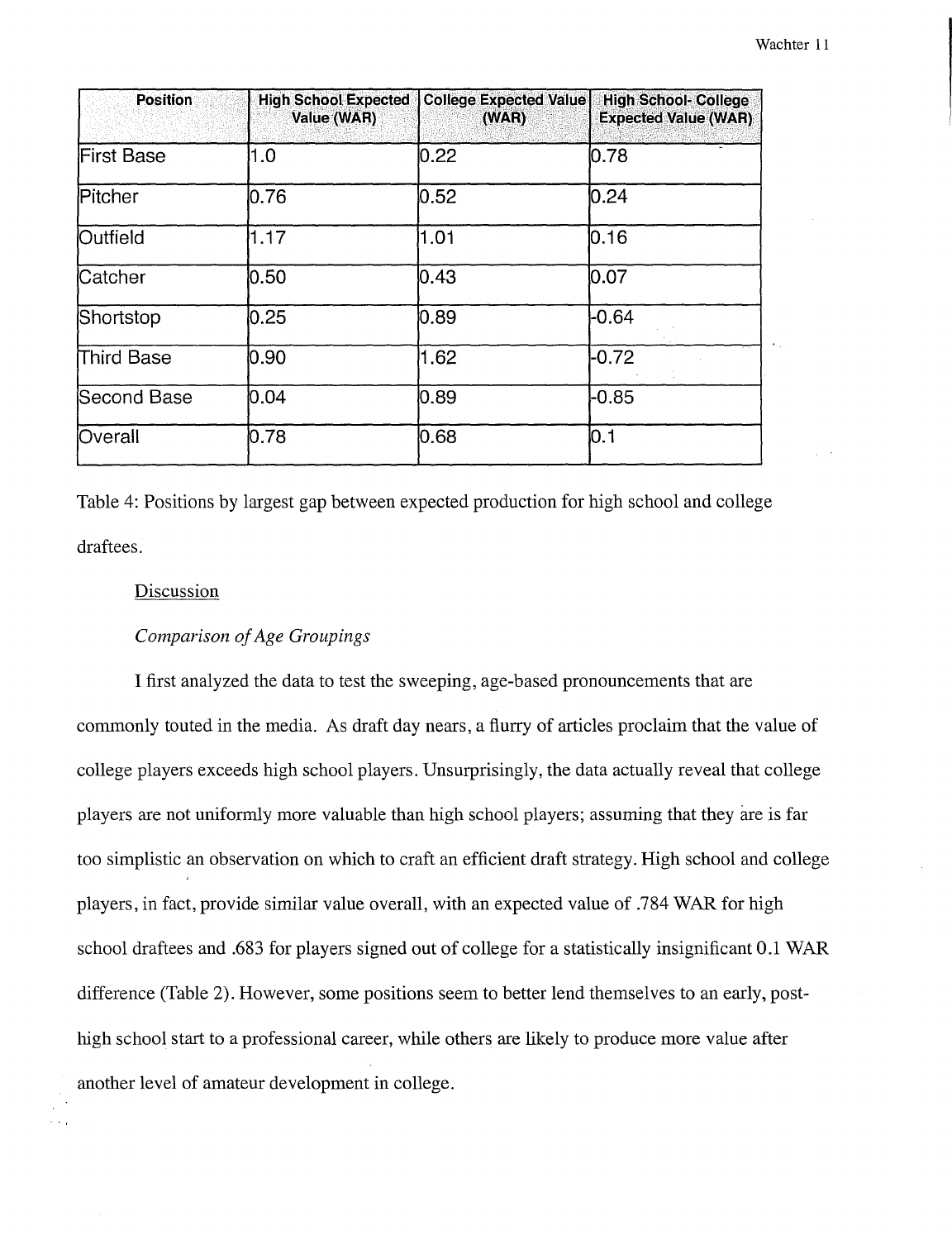While teams do consider those trends in their draft picks, overall their selections are guided by their scouts' evaluation of the long-term potential of the draftees under consideration. While they are sometimes portrayed as adversaries, in Moneyball and elsewhere in the media, scouting and statistics are each crucial tools employed by a team's Baseball Operations staff to understand the value and projection of the players they have, and those they hope to acquire. At the Major League level, we know much more about a player's competition and the ballparks they play in, and we're able to acquire much more data that can help explain why a player's performance might deviate from his true level of skill, so it is often prudent to lend increased influence to statistical analysis when making Major League roster decisions. However, for players in lower leagues, statistics become much less valuable, as the level of competition the player faces can be highly variable and many other factors can make statistics deceptive. For amateur evaluation, teams must rest decisions heavily on scouting, especially because the team's interest is almost entirely in what the player can be in the future rather than his actualized skill set at a particular time. However, I believe that using statistics to study draft outcomes can help us to identify trends that provide context for a scout's evaluation. A scout may be intrigued by a college first baseman, for example. However, the data show that college first basemen average only .215 WAR at the Major League level (Table 2), the worst of any college position and ahead of only the pitiful production of the eight high school second basemen drafted, who put up an average of .038 WAR and avoided totaling zero production solely through Brandon Moss' 0.3 WAR over his first three years in the league. With that knowledge, the team might be wary of selecting that first baseman despite the scout's endorsement, and instead might consider looking elsewhere for another player in whom their scouts have confidence at a position where other draftees have produced better long-term results.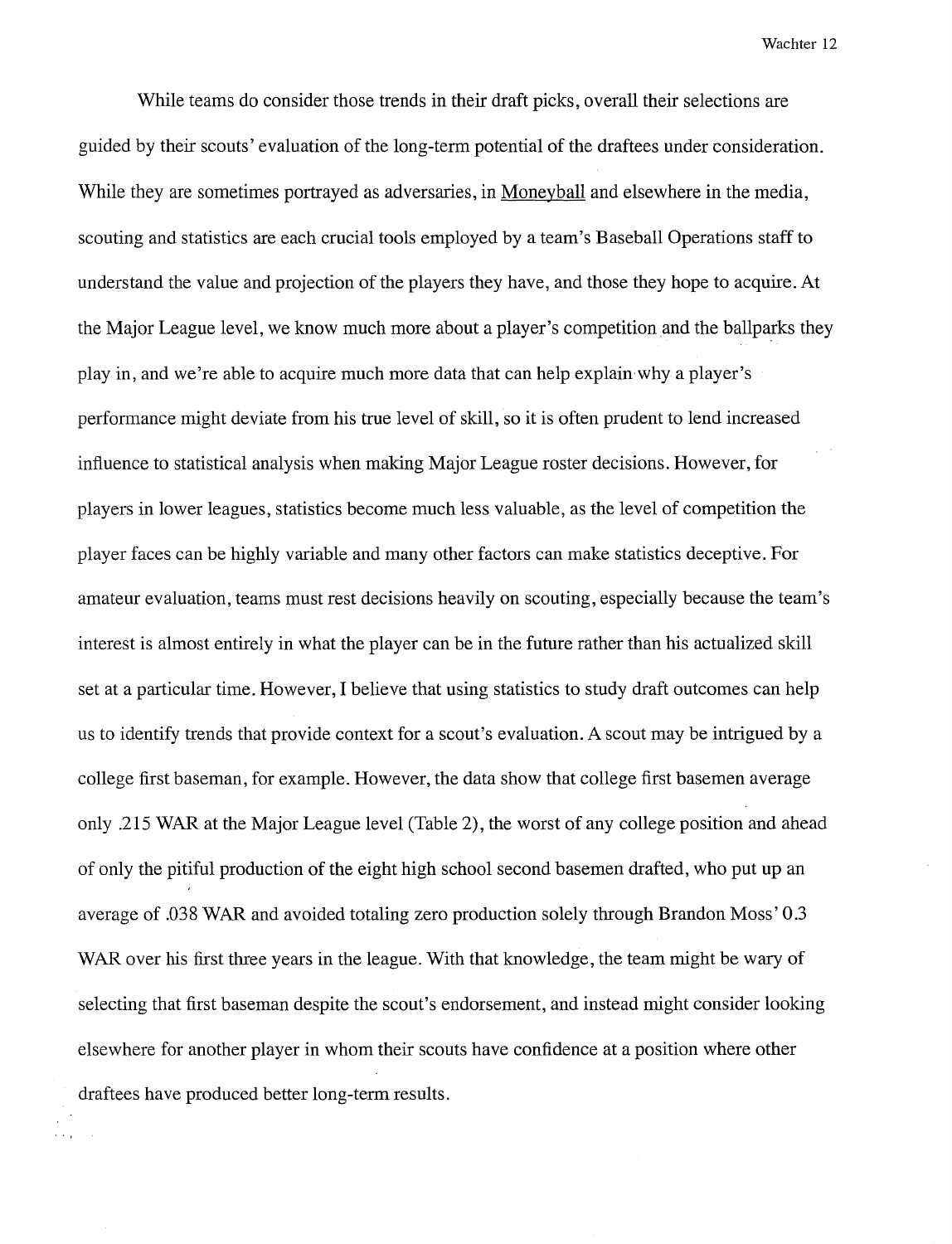## *Positional Value*

Third basemen have, by far, the highest expected pre-arbitration value among draftees at all positions (Table 3). On average, a third baseman will produce 1.35 wins before reaching arbitration, nearly double the overall average of 0.72. Third base also displays one of the largest gaps between expected value of college and high school draftees, as shown in Table 4, with college third basemen proving far more valuable in this sample. At 1.62 WAR, college third basemen had the best expected value overall of any position/age grouping.

At 1.06 WAR, outfielders produced the second most average value among positions (Table 3). While the outfielders couldn't outpace the production of the third basemen, outfield draftees still produced an average of 0 .34 WAR more than any other position. Outfield production was more balanced among the age groups than it was for third base, with high school outfielders producing an average of 1.17 WAR as compared to an average college outfielder's production of 1.0 1 WAR (Table 4). The mark for high school represents the highest expected value for any position among high schoolers.

The large gap between the third base and outfield groups and the rest of the positions suggests that this could represent a trend worth exploring further. I find it interesting that these positions are located centrally on the defensive spectrum, in terms of their defensive difficulty and the resulting offensive expectations of the position. (James, 1988) Third base and outfield are both less demanding defensively than catcher and the middle infield positions, which require strong defenders and as a result generally feature some of a team's weaker hitters. Likewise, first basemen (and DR) are generally employed for their talent with the bat, while any ability with the glove is essentially a bonus. Near the center of the spectrum, outfielders and third basemen balance glovework with hitting ability. I suspect that this balance is a key factor in the higher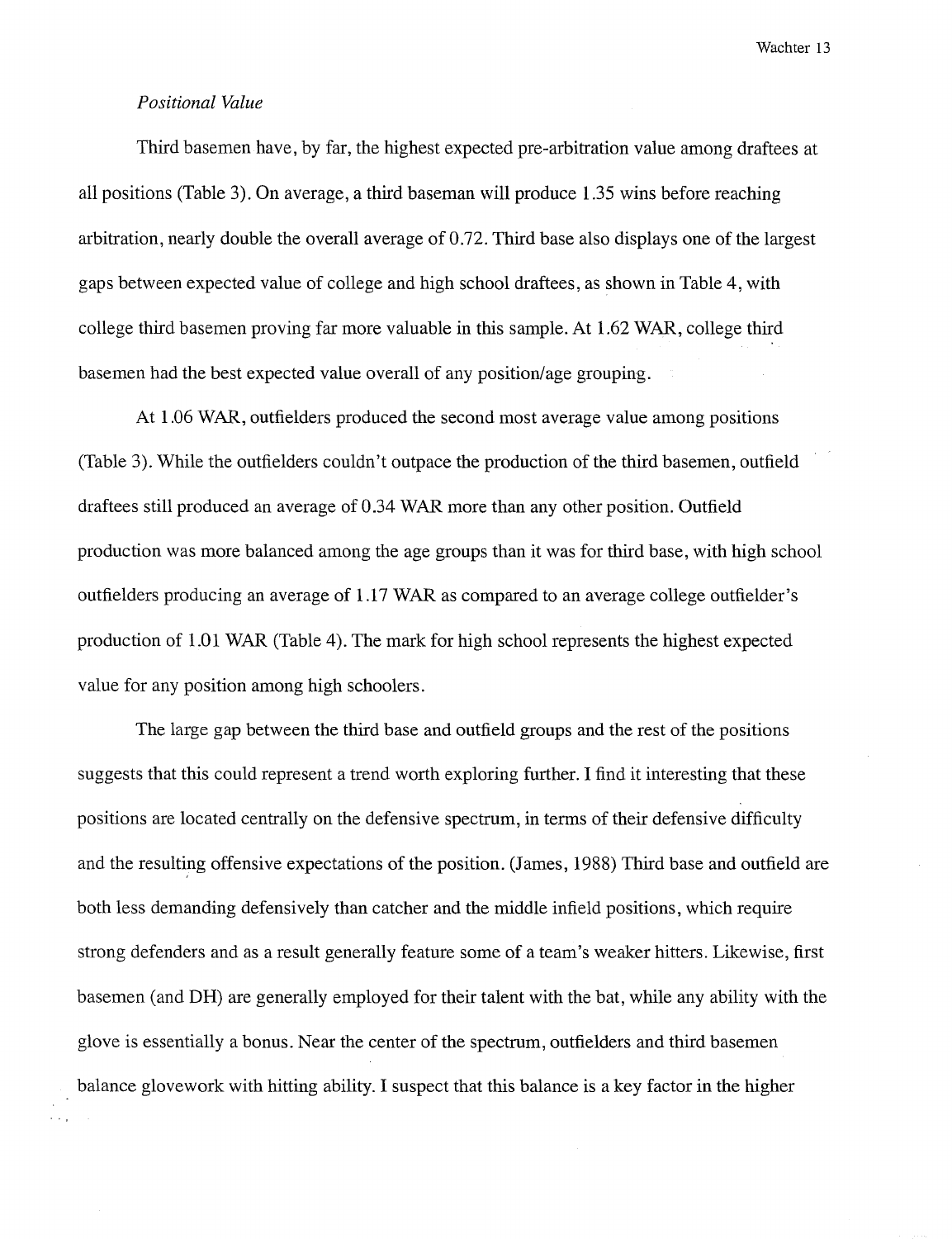expected value for those positions. I would be interested to see whether this trend extends to the individual players at these positions, in terms of whether we would expect better long-term production from a player who offers some offensive and defensive skills rather than a player of a similar talent level who is expected to produce the large majority of his value in one phase of the game.

These data show a somewhat radical departure from Jazayerli's findings using data from the 1990s. As Jazayerli suggests, the systemic shift in baseball to greater reliance on statistics has made a massive impact on teams' draft strategies, and several college positions which Jazayerli found to be exceptionally fruitful have had a much worse track record since those changes began· in earnest in the early 2000s. Jazayerli found that college third basemen produced an expected value fairly similar to the average production of college players overall. Jazayerli also found that college players drafted in the first round produce, on average, roughly 55% more value than their high school counterparts. When teams began to study the draft with a more analytical eye, this inefficiency became a major point of emphasis, and as a result, a larger number of college players were selected in the early rounds. In recent years, high school players have narrowed that performance gap, as is demonstrated in these data. This is especially true at first base, which Jazayerli found to be the most valuable position on average among college players but which for the sample in this study proved the least valuable of all college players.

## *Interaction of Age and Position*

As noted, overall, high school players were more valuable than college players in this sample, producing on average 0.09 WAR in additional value (Table 2). However, when viewing the interaction of age and position, there appears to be a significant advantage for college players at the more demanding positions in the defensive spectrum, while high school hitters at offense-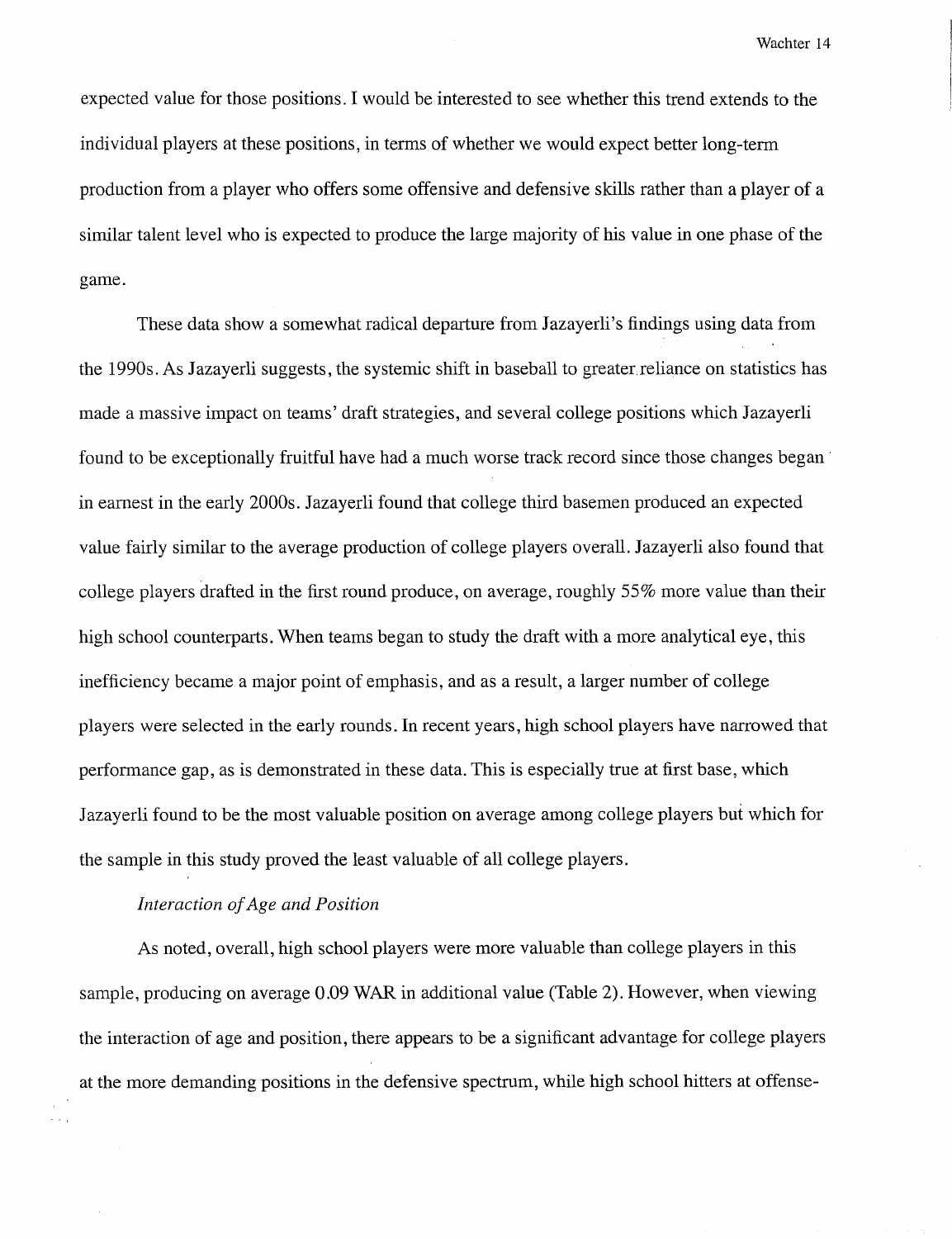first positions hold a clear advantage over college hitters. At 0.04 WAR, high school second basemen produce the lowest expected WAR value among any group, with shortstops (0.24) and catchers (0.50) rounding out the bottom three positions by expected value among high school draftees (Table 4). However, college players at those same positions have been able to add value, unlike their less experienced counterparts, with the middle infield positions both producing an expected value of 0.89 WAR, behind only third base and outfield among college positions. Unlike the other defensively challenging positions, college catchers have fared poorly as well, so teams may be better off searching for catchers internationally or on the free agent or trade markets.

Conversely, first base produced the second highest average value among all positions for high school draftees, behind only outfield, at 1.0 WAR. As discussed earlier, first basemen had the lowest average value among college draftees, at only 0.22 WAR (Table 4). This is by far the largest gap in favor of the high school players, so this result is worth investigating to at least attempt to formulate a hypothesis as to why it is so.

These trends may stem from the difference between tools that can be developed through instruction and those that are intrinsically part of a player's game, as well as the difficulty or ease in scouting different types of tools. **In** the value of college players and relative lack of production of high school players at defensive positions, I believe a major factor is the difficulty of projecting long-term defensive ability. At 17 and 18 years of age, high school players often still have some physical growth in their future. While that growth has a number of positives, it can also act as a negative in reducing the player's athleticism. Because the number of players who can effectively man a middle infield position is so low, these players are highly valuable, and teams will often attempt to let players continue to develop at a middle infield position for as long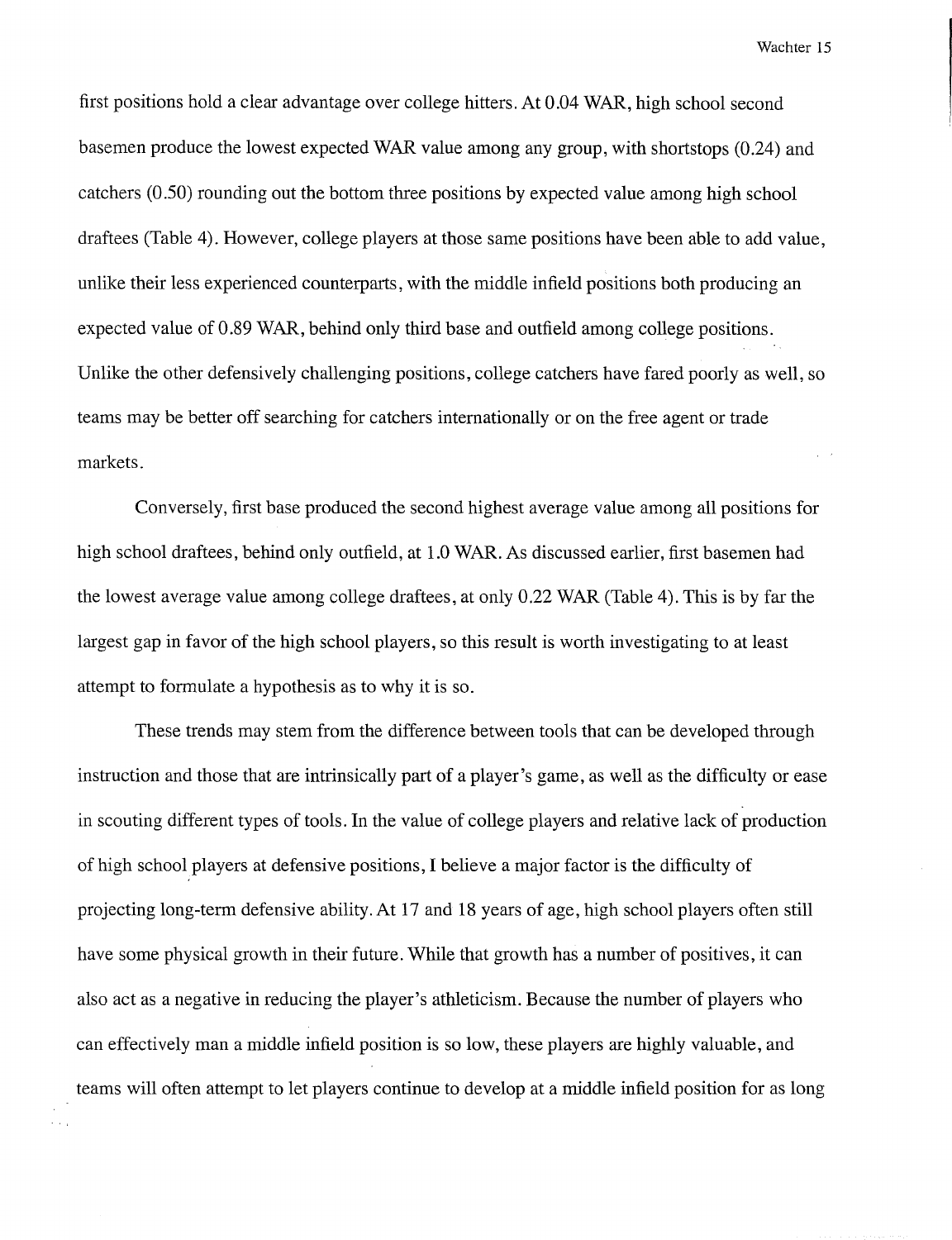as possible. For most, however, their growth and aging eventually dictates that they cannot handle the rigors of playing shortstop, second base, or catching at the Major League level.

When this happens, the player moves to a less demanding defensive position, often shifting from short to third, second to the outfield, or catcher to first base. Once that shift happens, the player encounters a much higher set of offensive expectations, because, on average, other players at his position will produce at a higher level. Even if the player was an aboveaverage hitter as a middle infielder, the move across the defensive spectrum can remove much of the player's value because the same production doesn't fulfill the requirements of the new position. As high school players at demanding defensive positions grow out of their positions, they're left in a somewhat in-between state, as they can neither fulfill the offensive expectations of their new position nor the defensive requirements of their old one.

For college players, these positions produce much more value, likely because scouts can much more accurately determine whether that player has the long-term ability to remain at the defensively demanding position. At this stage, much more of a player's growth is complete, and if his motions on defense continue to be smooth and athletic a scout may determine that he will likely remain outstanding on defense and be able to one day man that position for the Major League club.

For first basemen, the relative value of high schoolers as compared with college players may stem from the importance of power at the position. As a tool, power often develops quite early, and the projection of future power potential is often one of the most enticing skills a prospect can display. As a result, many of the high school prospects with impressive power projection will be identified by teams and drafted and subsequently signed, preventing them from honoring their college commitment and from being drafted as a college player in a future draft.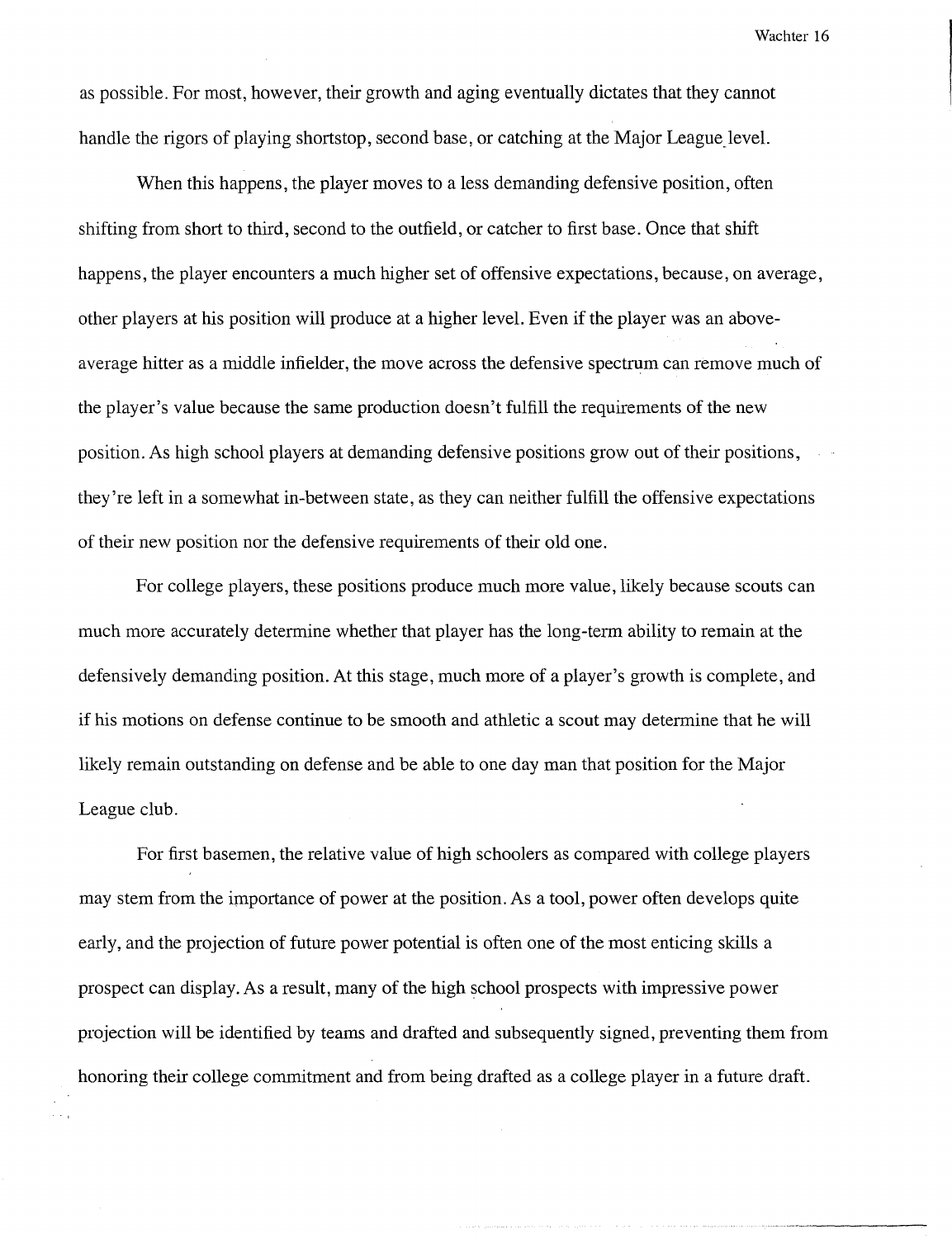This leaves a weak resulting college first base class, as is reflected in the data, because most of the players who do decide to honor their college commitment do so because their skill level did not warrant a large draft bonus.

Similarly, high school pitchers fared better than their college counterparts, with the younger athletes producing an average of 0.76 WAR and college pitchers averaging only 0.52 (Table 4). While MLB pitchers employ many strategies as an avenue to success, one of the most basic and attractive skills for any pitching prospect is fastball velocity. While velocity, like power, can develop over time with the addition of strength, it largely relies on the pitcher's body and genetics. Because big arms are hard to find, pitchers with blue-chip velocity aren't usually passed over in the draft, especially as high school arms with positive long-term projection. As a result, many of the players who fall in the draft and do end up arriving on campus are pitchers who rely on command or have a somewhat more developed secondary arsenal, because the ones who light up radar guns receive huge bonus checks and by and large decide to begin their professional careers. Like at first base, the ability to identify early a key trait for the position thins out the college ranks and results in high school draftees proving more valuable in the long run.

#### *Further Investigation*

I believe an investigation into the value of balanced vs. offense-reliant players could prove useful, particularly in the evaluation of players at the high-value positions of third and outfield. The success of these positions suggests that balanced players produce more long-term value. My hypothesis is that this would hold on an individual level as well, in that balanced athletes will produce more value, on average, as compared with players who are rated by the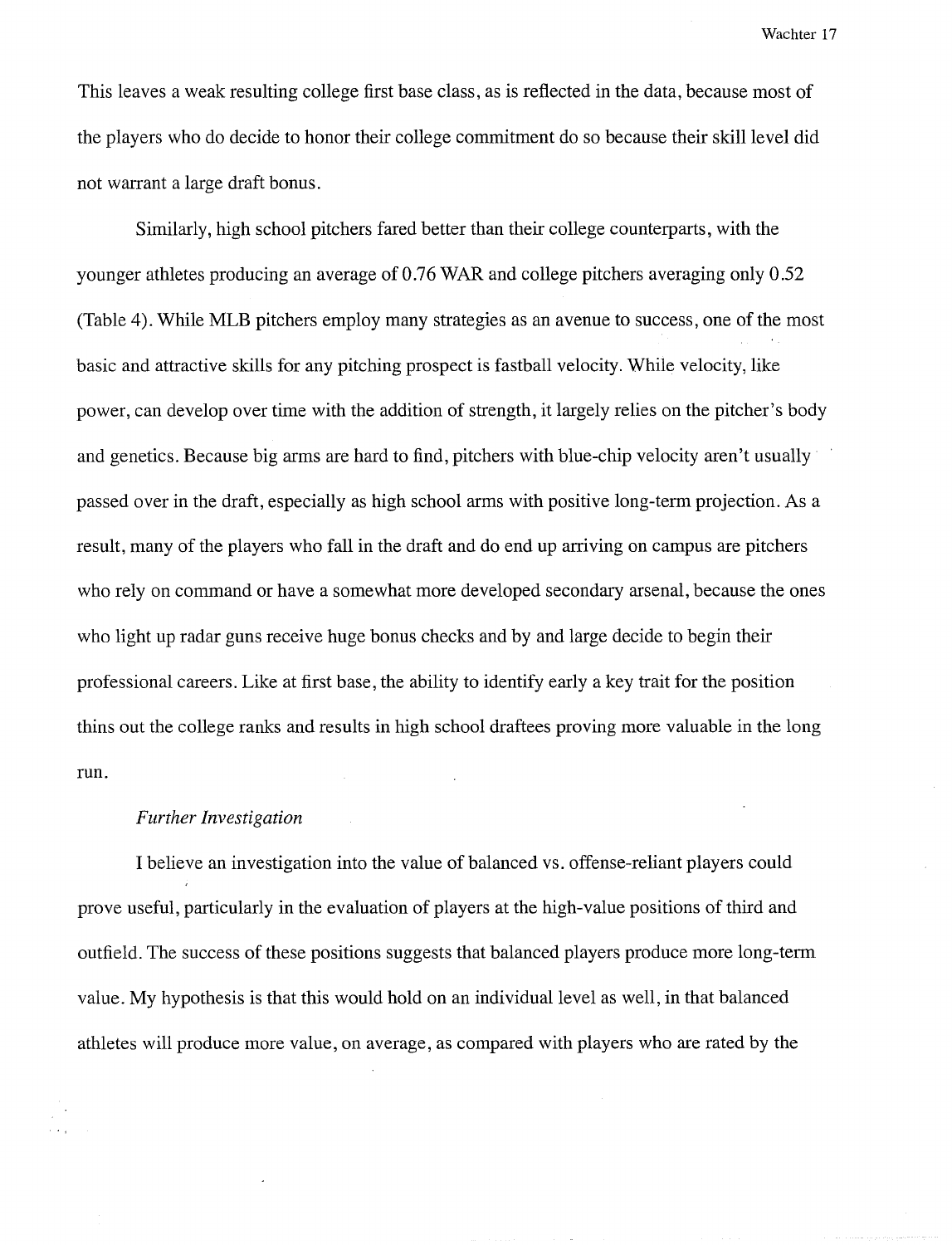most prominent and respected draft analysts as having a similar skill level on draft day, but who are expected to produce most of their value at the plate.

The study could also be expanded to include players' geographic origins, to further consider the progression over time of James' findings. Draft day discussion often includes the dichotomy between more polished "warm-weather players," those born in warmer parts of the country who have the opportunity to play year round and are therefore more experienced than the "cold-weather" players in their same age group. This can be seen as a positive for the more polished players, but it is also sometimes used to assert that the cold-weather players may have higher potential because their minimal experience leaves the team's player development staff the opportunity to mold and develop the player as they see fit. I would hope to further investigate geographic impact by splitting the draftees into a number of regions, likely consisting of the West, Southwest, South, Northeast, Midwest, Northwest, and Canada. In addition to the warm and cold weather effects, it would be interesting to investigate whether there is any significant long-term difference between players from different baseball hotbeds, such as California, Texas, and Florida.

Finally, more interesting observations might be found in the investigation of the longterm success of these draftees as a function of the teams that draft them. Though this would require an expansion of the data pool to be useful, it could answer a number of interesting questions. At the most basic level, we could learn which teams develop the most valuable draftees overall. Using data from this study, we could investigate which teams are able to most effectively develop players and outpace their prospects' expected value by comparing the expected value of a team's pool of talent to that pool of talent's actual Major League production. Finally, we could determine whether specific teams excel at developing certain types of players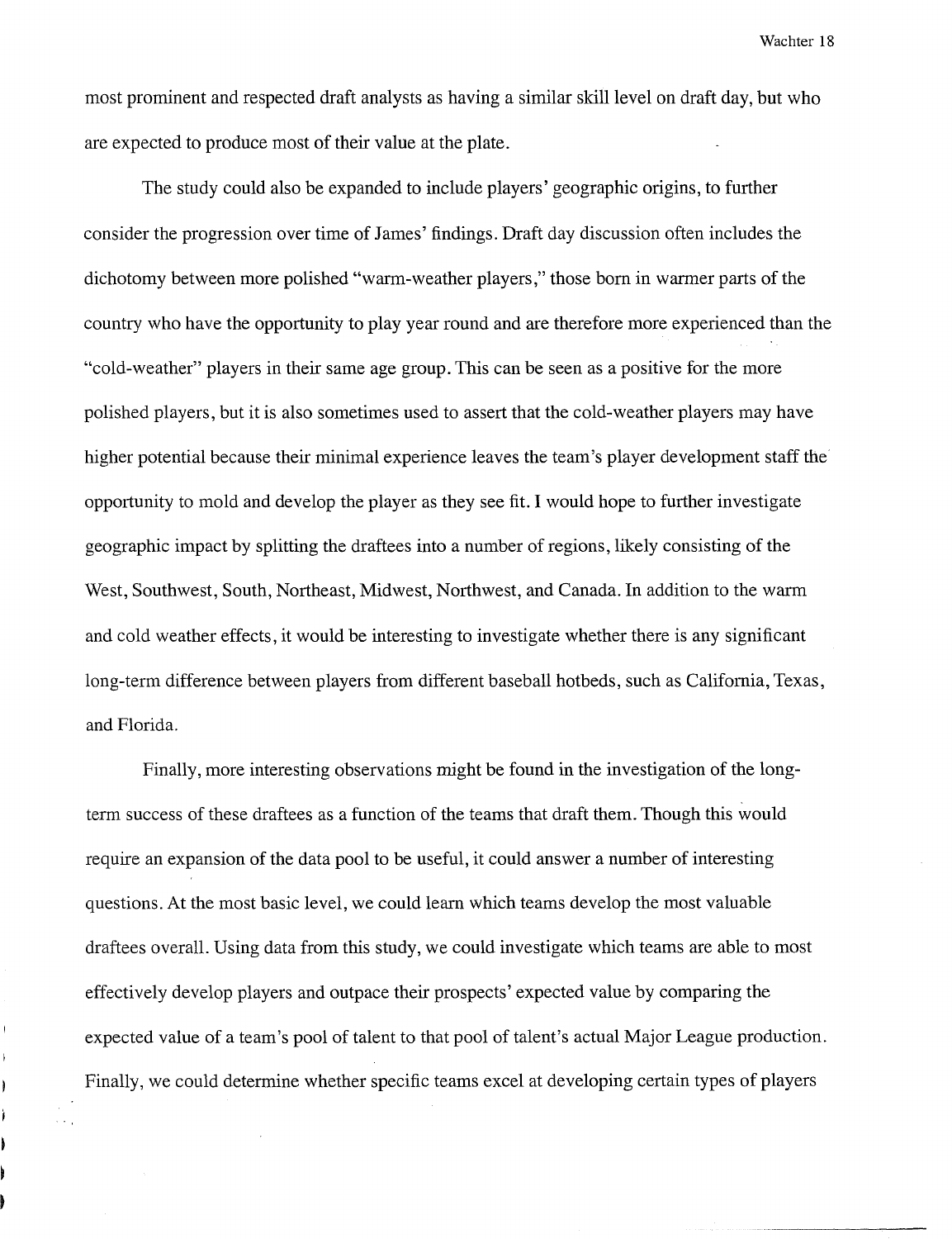or players at certain positions. This could provide some clues as to which development strategies are the most effective for each type of player, and help determine which organizations' development staffs should be seen as the model for successful player development.

# Conclusion

Using data from the 2002-05 MLB drafts, this study isolated a number of trends that may provide insight into how teams can most efficiently develop their draft strategy. Overall, there is no significant difference between the high school and college talent pools without accounting for position. Outfielders and third basemen provided the most expected value among all positions, suggesting possible long-term value in a balanced approach with value added on offense and defense. College players produced more value than high school draftees at demanding defensive positions, while first basemen and pitchers averaged more value when signed out of high school.

While these trends call for more investigation, we can be certain that any sweeping, broad-based statements about the nature of the draft or of evaluating and projecting draftees must be treated with a high degree of skepticism, because of the huge number of variables that are involved in any one projection. In attempting to make simplistic statements, we lose the one value statistics can provide us in amateur evaluation, which is their ability to frame our understanding of a player and place it in the context of the draft as a whole. Amateur scouting will continue to rely heavily on the eyes of experienced, talented evaluators. While many factors in amateur scouting dictate that we must understand the limitations of statistics in the situation, it is important to recognize the value they have as one of a number of lenses through which we can focus our overall understanding of how MLB teams can most efficiently approach the amateur draft.